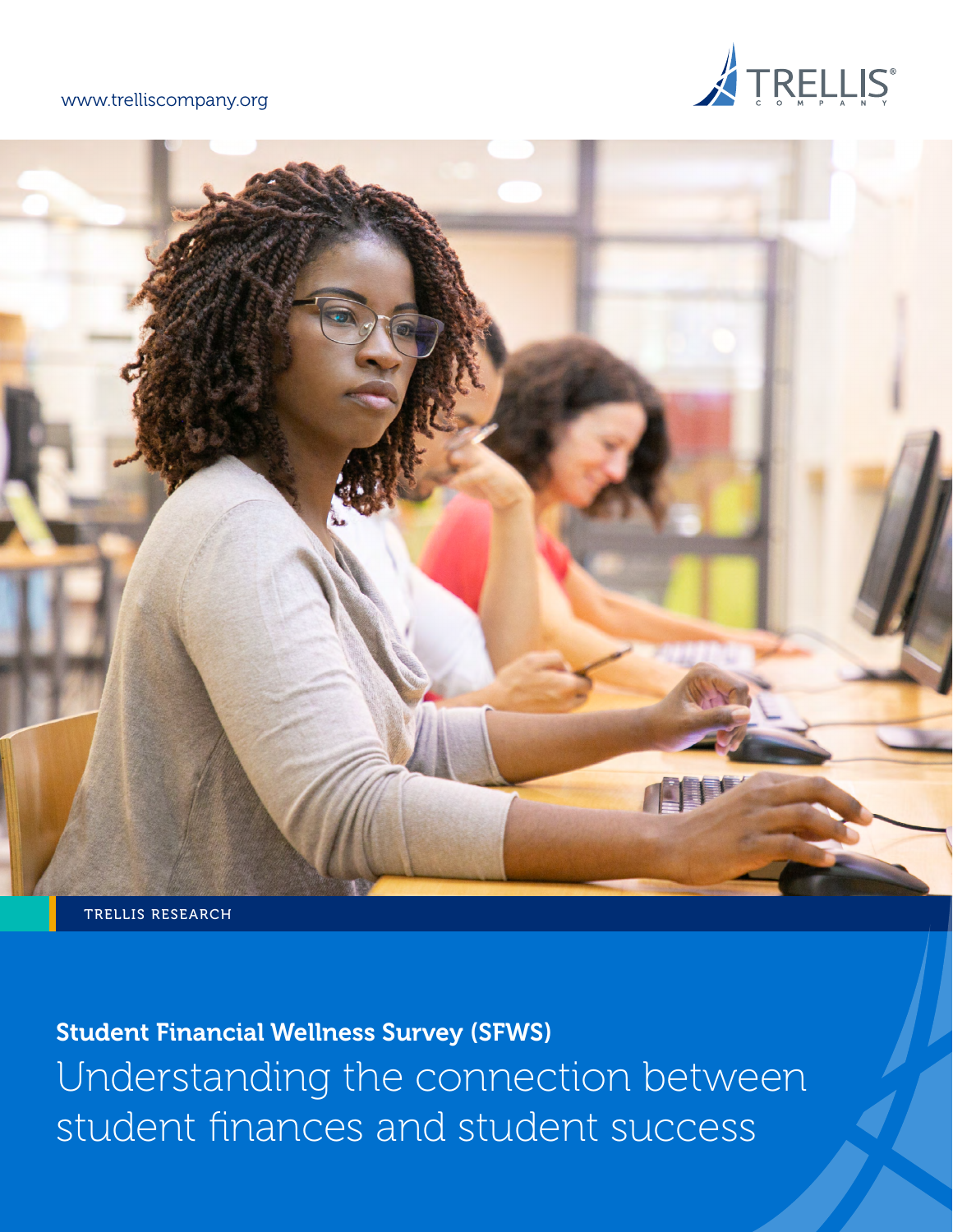# What is the Student Financial Wellness Survey?

- An annual survey of college students conducted by nonprofit Trellis Company to help institutions empirically understand the scope, depth, and character of financial wellness issues among their students.
- A survey that has been administered on 187 campuses in 30 states to over 2 million students.
- A free service which results in a 40-page report, a technical supplement, a one-page infographic for executives, virtual presentations by Trellis experts, and access to campus-specific ad hoc reports.

# Why participate?

- Ground student success initiatives in campus-specific empirical evidence. The SFWS informs efforts such as financial education programming, emergency aid administration, and resource referrals to public assistance programs, food pantries, student wellness officials.
- Guide campus strategic planning. Results from the SFWS are being used by leading institutions to drive institutional change, strengthen student enrollment efforts, and improve student satisfaction.
- Benchmark against peer colleges. The SFWS allows schools to benchmark key student financial wellness indicators with peer institutions, helping the school to identify programmatic gaps and highlight institutional strengths.

# What schools receive

- All participating institutions receive a school-level report of findings with comparison groups from their school sector. The report includes sections on key aspects of financial wellness such as paying for college, financial challenges, student debt, financial decision-making, and basic needs security. Examples of research to practice efforts are included to drive student success innovation.
- One-page infographic containing highlights of the school report.
- Detailed methodology and tests for representation.
- Access to Trellis experts for virtual campus-specific presentations and ad hoc reporting.

# How Trellis will use the survey data

- Trellis will use the SFWS data to produce campus-specific reports for participating institutions.
- Trellis will produce research reports on the aggregated data set to inform higher education leaders and policymakers on the financial issues facing college students today.
- Trellis will only share institution-level summaries with other organizations with the written consent of the school.
- At no point will Trellis share any student level data with any organization or person.
- Data security and student privacy is of the utmost importance to Trellis. This project uses procedures and protocols to safeguard student anonymity and confidentiality.



"The University of Oklahoma was extremely interested in participating in Trellis' Student Financial Wellness Survey in the Spring 2018 semester. By participating in the survey we hope to include our students' input into the national financial wellness data measures being collected. We plan to utilize this important research to further refine our various student financial services offered at the University of Oklahoma and to ensure we are addressing and targeting the actual needs of students as indicated in the final results."

#### Judi Voeller

*Associate Director, Grants, Research and Special Projects*  The University of Oklahoma, Student Financial Services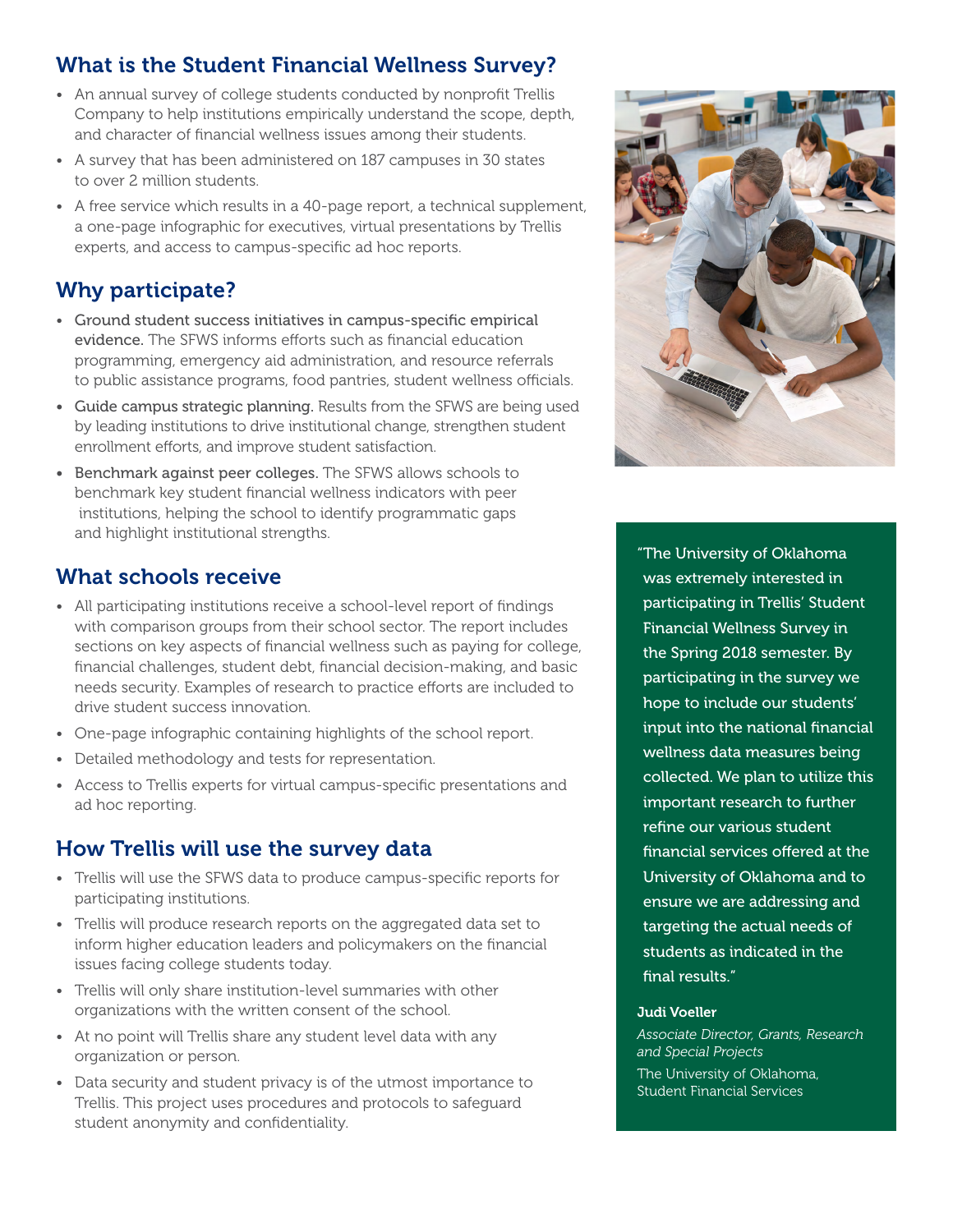# How schools are using the data

Schools are using the information provided by the SFWS in a variety of ways to support student success.

### Planning

- Better understand the connection between their students' finances and academic success.
- Develop baseline metrics to measure the effectiveness of campus resources and interventions.
- Implement staff/faculty training on the financial realities of their student body.
- Provide intentional programs and discussions on campus related to reducing some supplemental costs of education.

#### Financial education

- Provide students with support to financially plan for their degree.
- Get students enrolled in safe, financial services products (such as bank accounts).
- Evaluate the environmental factors that support healthy financial decision making, including campus policies and procedures related to student payments, collections, and debt products on or near campus.
- Evaluate messaging to students around college affordability, interventions, and campus resources.
- Inform topic areas and instructional design for student loan counseling and financial education interventions.

#### Financial resources

- Establish a resource center network that contains resources such as food pantries, clothes closets, counseling, temporary housing, case management, financial literacy, and access to emergency loans.
- Create student financial crisis intervention teams on campus, similar to successful mental health crisis team models.
- Implement emergency aid programs to support students that face an unexpected financial emergency and are considering withdrawing from college.
- Target scarce resources to address the populations of students facing substantial financial difficulties.

#### Fundraising and community engagement

- Demonstrate student and institutional need when fundraising or advocating for resources.
- Engage in the process of working with their community to develop partnerships and develop resources.

### How to participate

Signing up is easy. And again, participating in this comprehensive survey is 100% free for schools. To get started, visit [www.trelliscompany.org/s](mailto:www.trelliscompany.org/SFWS?subject=)fws and complete the brief participation form. One of Trellis' research analysts will reach out to you about next steps. You can also contact Carla Fletcher directly at [carla.fletcher@trelliscompany.org](mailto:carla.fletcher%40trelliscompany.org?subject=).

"At Palo Alto College, faculty and staff know that our students are struggling to make ends meet. We see it every day as we connect our students to available resources, but we know these are only the students who come forward for assistance. The Student Financial Wellness Survey provided the entire community with a firm understanding of the extent to which our students are struggling. When you see that 6% of your students are experiencing homelessness – that requires action, attention, and ultimately resources. With thorough analysis and clear language, this report made the financial challenges facing our students clear and helped galvanize community support for our students in overcoming the barriers to their educational success."

Katherine Doss *Dean of Student Success*  Palo Alto College